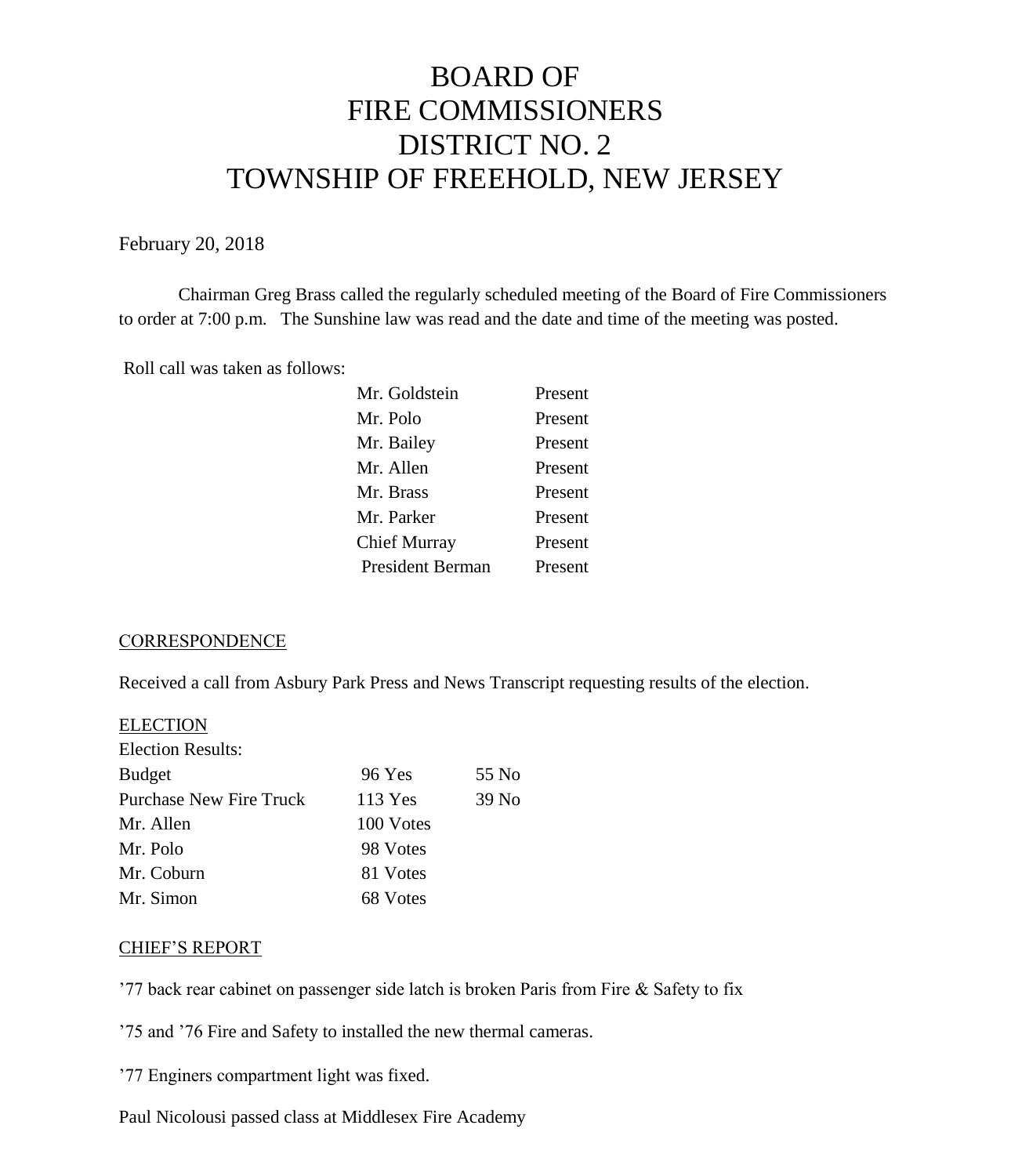New shields for line officers were ordered, going forward would like to use new company for regular members shields.

As members leather helmets expire, would like to replace. Helmets expire after 10yrs., Mr. Bailey to check on expiration details on leather helmets.

Mr. Allen made a motion to spend up to \$3,000 on the purchasing of O2 tanks, all airways, and animal masks, 2<sup>nd</sup> by Mr. Brass. Board Approved.

Mr. Bailey made a motion for additional \$573.73 in First Aid supplies for the Firehouses and apparatus. 2<sup>nd</sup> by Mr. Brass. Board Approved.

Assistant Chief Beaton would like to purchase 7 Natural Gas meters at \$241.00 each, through Granger (this is government pricing), Board Approved the purchase of 1 Natural Gas Meter.

# RADIO AND ALARM

Mr. Allen contacted Township about selling old pagers, there auction is over for the year.

### BUILDING

New washing machine was purchased and installed at Pond Road Firehouse.

## INSURANCE

Nothing new to report.

#### MAINTENANCE

'76 Jake brake, P.L. delined to look at truck, still waiting for other companies to get back to Mr. Bailey.

Mr. Bailey contacted Fire and Safety, they will met with Vinny Lanzaro to go over the old '77.

#### NEW BUSINESS

President Berman is updating policies and would like the Board of Membership to be responsible for enforcing policies. Mr. Parker to mail out a copy of the policies to each Board member before next meeting.

Continental/ Maco - Air to send results to Chief Murray not Mr. Brass.

## OLD BUSINESS

Mr. Allen presented his findings of Verizon vs Optnum for service at all Firehouses. Optmium would save the department \$1,464 a year. Mr. Polo made a motion to switch to Optmium, 2<sup>nd</sup> by Mr. Goldstein.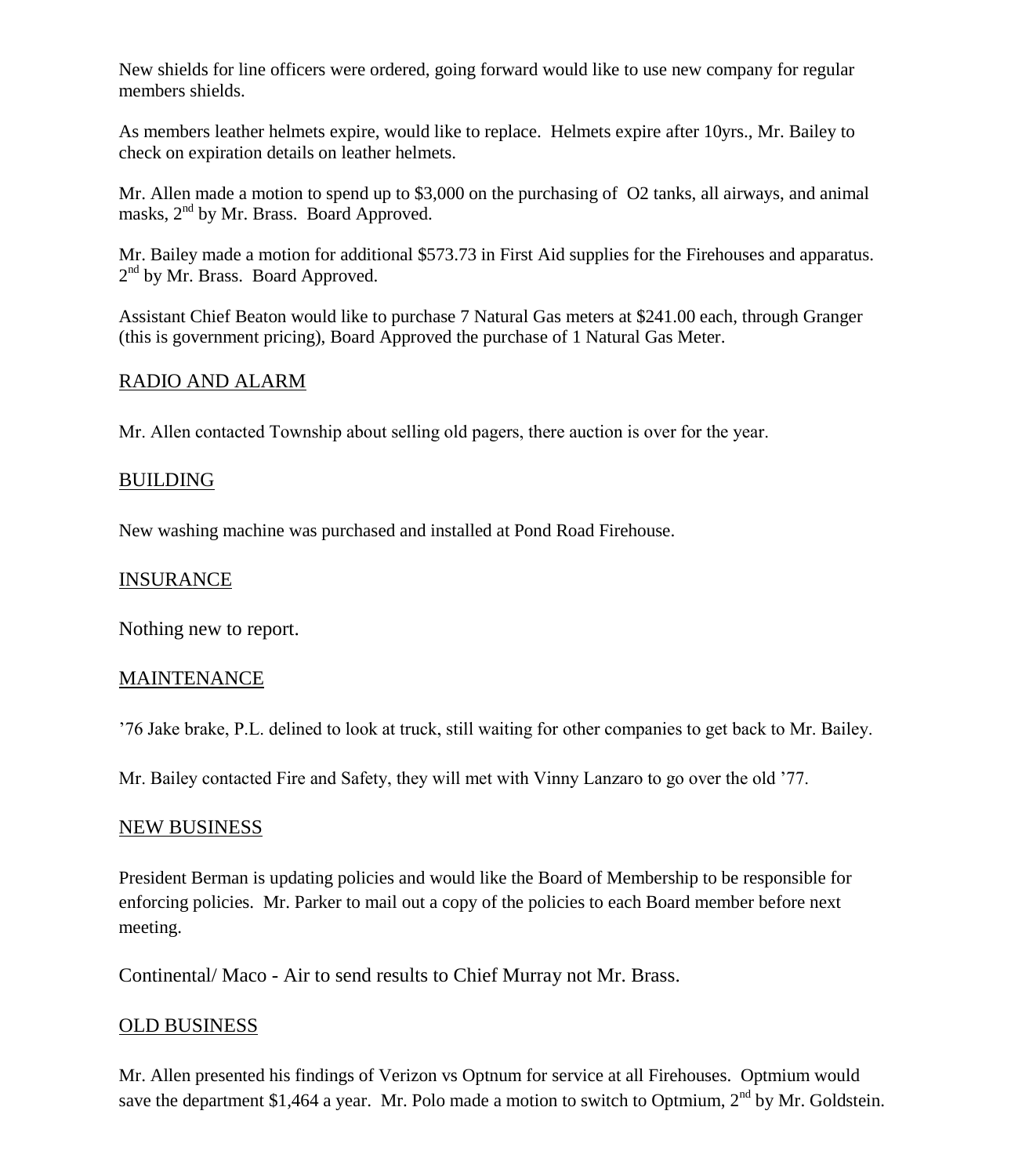Mr. Allen made a motion for Fail Safe to continue with hose testing, and U.L. to do testing on pump, ladder and aerial.  $2<sup>nd</sup>$  by Mr. Brass.

# **TREASURE**

| Checking Acct: | S | 759.63         |
|----------------|---|----------------|
| Savings Acct:  |   | \$745,416.18   |
| CD.            |   | \$1,248,665.59 |
| Total          |   | \$1,994,841.40 |

Check#

| 10503 | Angelo Calamita                 | \$<br>100.00   |
|-------|---------------------------------|----------------|
| 10504 | Carmela Calamita                | \$<br>100.00   |
| 10505 | Joseph Chiusano                 | \$<br>100.00   |
| 10506 | Maria Chiusano                  | \$<br>100.00   |
| 10507 | JCP&L                           | \$1,674.45     |
| 10508 | <b>NJNG</b>                     | \$1,293.16     |
| 10509 | Optimum                         | \$<br>419.99   |
| 10510 | Verizon                         | \$<br>554.24   |
| 10511 | <b>Staples</b>                  | \$<br>295.75   |
| 10512 | <b>Verizon Wireless</b>         | \$<br>494.31   |
| 10513 | <b>Buchanan Ingersol Rooney</b> | \$<br>139.22   |
| 10514 | Hills Sign                      | \$<br>229.00   |
| 10515 | <b>Corbin Electric</b>          | \$<br>370.00   |
| 10516 | M&W Communications              | \$<br>262.50   |
| 10517 | NJ Fire Equipment               | \$<br>640.00   |
| 10518 | All Hands Equipment             | \$<br>102.89   |
| 10519 | <b>Roux Associates</b>          | \$<br>223.50   |
| 10520 | <b>Netlink IT</b>               | \$<br>405.00   |
| 10521 | <b>Team Life</b>                | \$<br>279.00   |
| 10522 | Clean Air                       | \$<br>807.20   |
| 10523 | Olympic Glove & Fire            | \$<br>165.65   |
| 10524 | <b>Access Health</b>            | \$<br>511.00   |
| 10525 | American Uniform                | \$<br>55.99    |
| 10526 | <b>County of Monmouth</b>       | \$<br>930.84   |
| 10527 | Stewart & Stevenson Power       | \$<br>456.00   |
| 10528 | James Taylor                    | \$<br>341.16   |
| 10529 | <b>Roy Press</b>                | \$<br>475.00   |
| 10530 | <b>Access Health</b>            | \$13,169.00    |
| 10531 | Kris Holley                     | \$<br>195.00   |
| 10532 | Sonneblink, Parker, Selvers     | \$<br>1,767.35 |
| 10533 | Sonneblink, Parker, Selvers     | \$<br>800.00   |